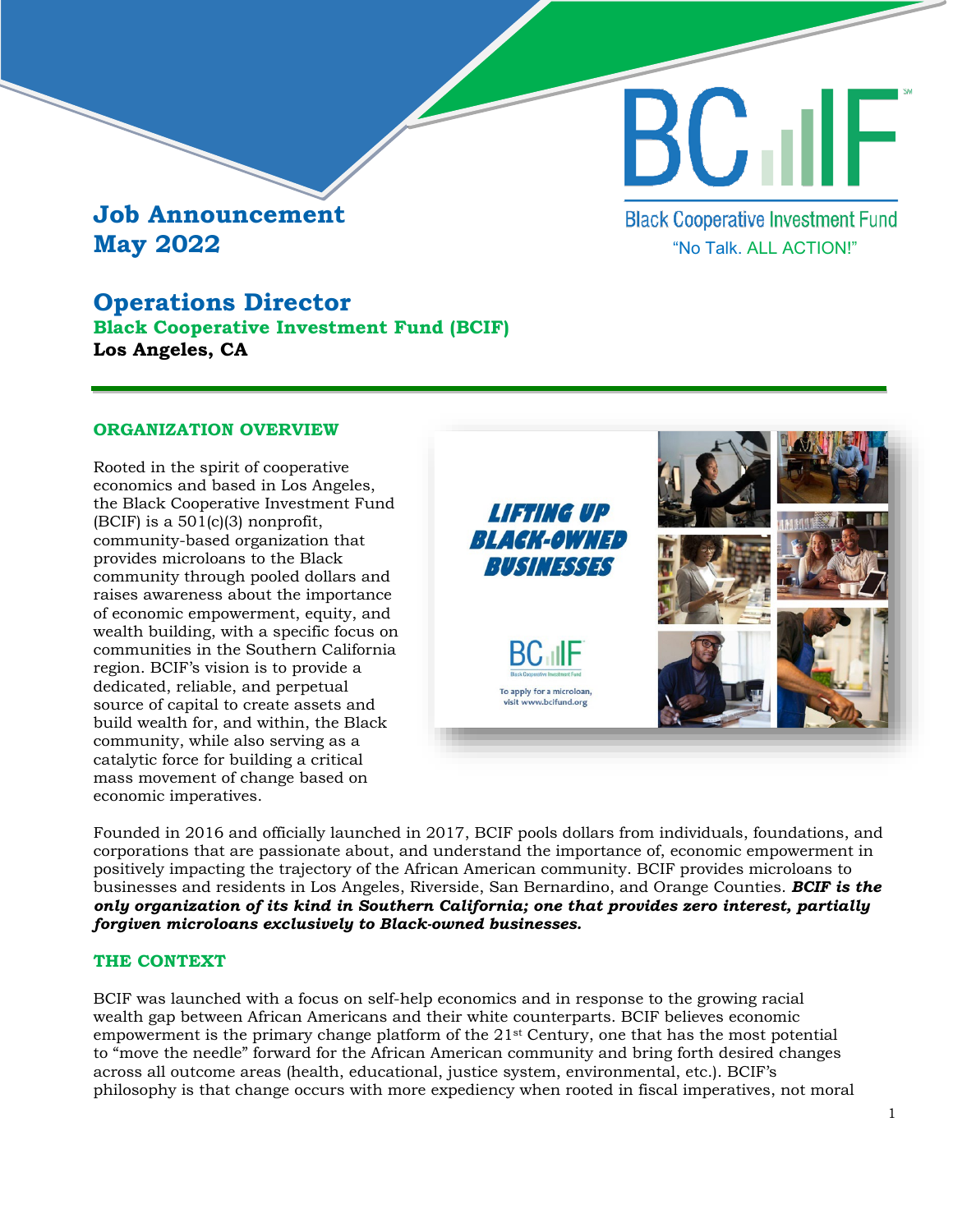or ethical imperatives. As such, there is a direct correlation between its compromised economic condition and the racial and social injustices experienced by the Black community.

BCIF is unique, but not a novel concept. Cooperative economic models have a long history in the United States but have been underutilized since the period extending from Reconstruction through the Civil Rights Era. There is growing awareness about the need for and importance of cooperative economics and focused funding to address the racial wealth gap. Currently, there are several similar models throughout the country, although most of these efforts are concentrated east of the Mississippi River. These models take various forms (e.g., nonprofits, for profits, informal giving circles, and short-term crowdfunding projects). While there are other local microlending organizations, none of them focus solely on addressing the economic disparities of the Black community. This laser-focused approach positions BCIF to be a leading organization for the Black business community seeking funding. BCIF is uniquely positioned to meet the needs of Blackowned businesses by providing the necessary capital to create jobs, preserve jobs, secure income, and build assets. Capital in the hands of the Black community makes it easier for families to invest

*I became a BCIF member because I care about what's going on with Black people as a whole in this country. I know as long as we lag behind others economically, our efforts for change are going to be longer, harder, and slower. I decided to put my money where my mouth is and become involved in an effort that will produce real change for people in communities I care about. It's always time for those who are passionate about Black progress to do the same; put some 'skin in the game'! It's all about action and I choose to do that through the power of my dollar."* 

*~ BCIF Donor A.P.*

in their own futures, including starting and scaling businesses. As businesses produce jobs and stimulate income, the chances increase for Black families and communities to support both children's and parents' education, buy a house in a neighborhood with access to livable wage jobs, healthier food options, and a wide range of opportunities that enhance quality of life.

To date, BCIF's operations have been managed by a volunteer board of directors. The board is composed of 11 members that have more than 180 years of collective professional experience in sectors such as, but not limited to: philanthropy, civic engagement, marketing, finance, small business loans, banking, technology, and business development. One of the hallmarks of the organization is its community-driven loan decision making/underwriting process. All loan decisions are made with formal input of a loan review committee that includes three to five individual donors. This unique aspect of the organization's characterbased process allows for transparency and accountability



to the community. All loan decisions are reviewed and subject to final approval from the board of directors.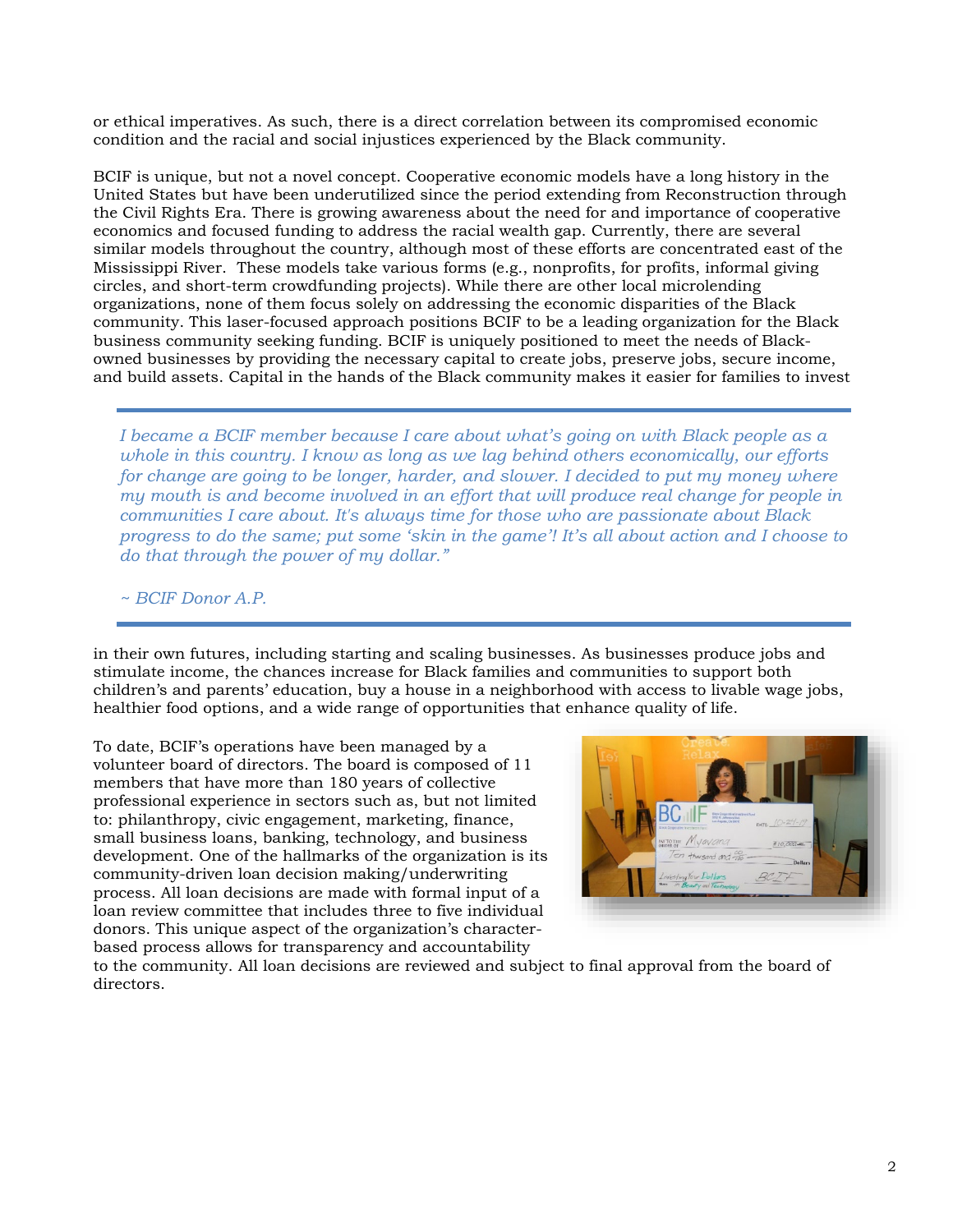#### **THE POSITION**

BCIF has operated for five years and poised to move toward the next phase of its organizational development, accelerate its trajectory and overall impact in the community. BCIF's long-term success will depend significantly on the leadership of the Operations Director. The person filling this position will have an entrepreneurial spirit, is passionate about the importance of economic mobility, is ambitious, values equity of opportunities, understands the importance of economic justice, is transparent and accountable in working with the board of directors, and is committed to improving the quality of life for the Black community. This position is primed for an individual that is seeking to have a career in which he/she can align his/her passion for community, business acumen, and professional integrity with an organization that is laser focused on generating substantive community impact and building a legacy-filled funding model.

The individual in this position must have the experience, passion, drive, ambition, vision, leadership skills, business acumen, and reputation as a proven "do-er" who can roll up his/her sleeves to complete critical tasks, harness the organization's existing resources, and work in alignment with the board of directors' strategic directives.

There is ample opportunity for personal and professional growth; autonomy to shape the operational and programmatic activities of the organization; freedom and encouragement to be bold, innovative, and forward thinking; potential to be compensated accordingly; and becoming an influential figure within the landscape of Southern California's Black community.

The Operations Director may have professional experience in a variety of sectors including, but not limited to: finance,

## **SCOPE OF DUTIES**

- Develop, execute, and oversee strategies to increase the organization's revenues and achieve annual revenue targets that support the organization's operating budget by: leading efforts to identify and apply for grant opportunities with foundations and corporations; building and maintaining positive relationships with BCIF's previous and current funders; and securing recurring gifts from individual donors
- Identify and guide a solid pool of potential borrowers through the loan application process and achieve the organization's annual lending targets for deployment of funds
- Execute organization's operations in a manner aligned with strategic directives from the board of directors
- Ensure prudent use of the organization's funds by adhering to the annual board approved operating budget
- Provide monthly reports to the board of directors on all key operational activities, provide other relevant information upon request from the board of directors, assemble and facilitate designated committee meetings, and attend board meetings, as requested
- Identify, enlist, and manage contracted staff (e.g., underwriters, marketing strategist, operational support, etc.) to ensure key operational activities are executed in alignment with the organization's annual action plan
- Provide inspiring leadership for the organization and be accountable for meeting or exceeding annual operational goals
- Champion BCIF's mission, vision, priorities and partnerships with all relevant stakeholders (current and potential borrowers, Black business owners, funders/donors, mission-similar organizations, and local media); establish and strengthen the organization's partnerships with other mission-similar organizations to leverage resources and participate in advocacy efforts (as appropriate) that promote economic mobility for the Black community
- Develop, execute, and oversee strategic marketing activities that increase the organization's visibility locally, statewide, and nationally
- Develop accountability systems that effectively track the effectiveness of the organization's investments, including both quantifiable and qualitative measures
- Build and maintain awareness about the landscape and issues that impact Black-owned businesses and serve as the organization's liaison with the business community and beyond

banking, philanthropy, nonprofit management, the private sector, and/or government/public service. Reporting to the board of directors, the Operations Director will be the "senior leader" responsible for all operational activities of the organization. The board expects the Operations Director to assume, and willingly accept responsibility for, "all things BCIF."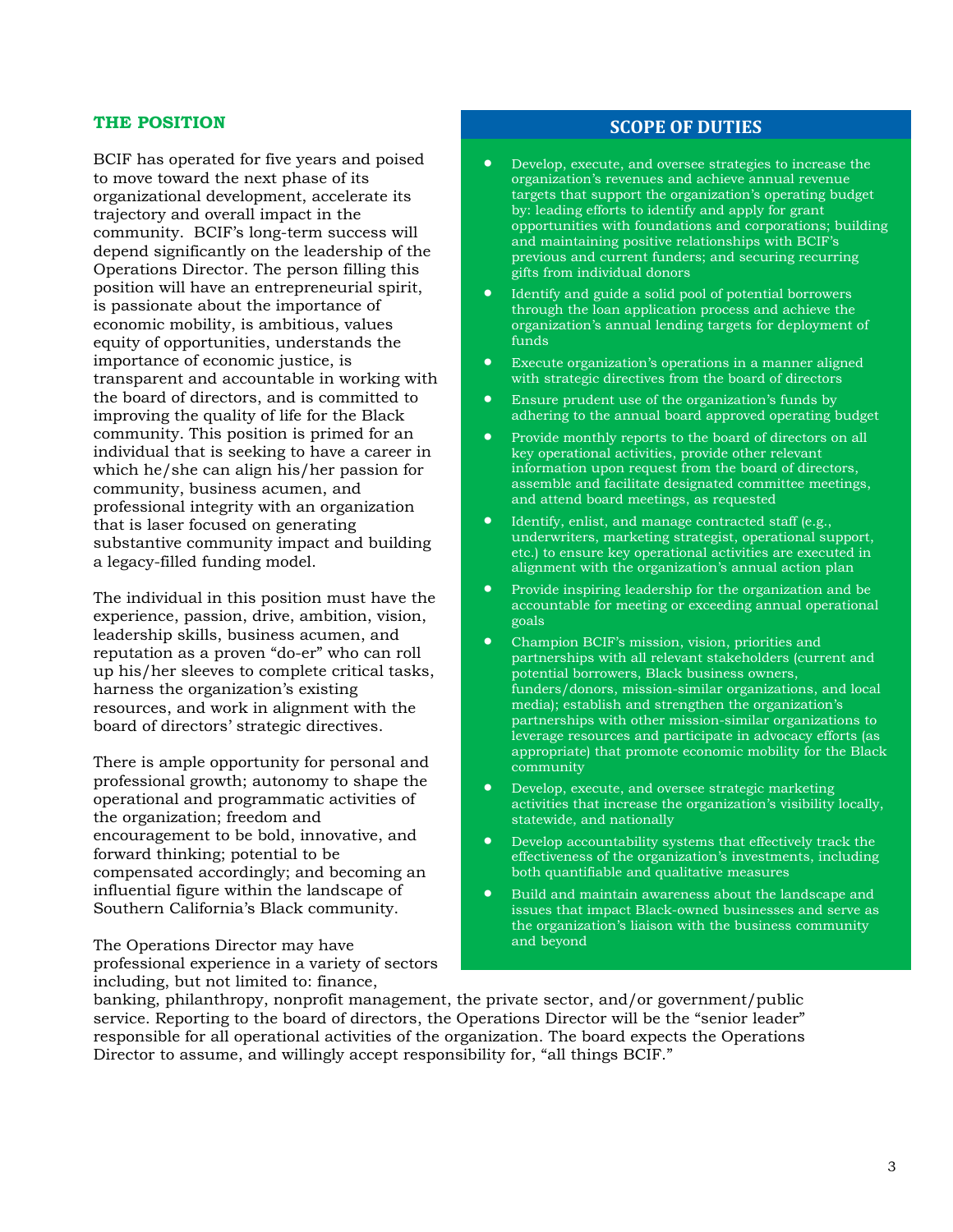## **DESIRED QUALIFICATIONS**

#### REQUIRED:

- A Bachelor's Degree in Business Management, Finance, Nonprofit Management, Marketing or a similar field of study from an accredited college or university – AND - five years of relevant professional experience. A Master's Degree in Business Administration, Finance, Nonprofit Management, Social Entrepreneurship, Business Management, International Business or a similar field of study from an accredited college or university may be substituted for three years of the required experience; and
- A valid California driver's license, proof of vehicle insurance, and reliable transportation or ability to secure timely transportation for travel to a variety of sites throughout Southern California.
- Proficient in Microsoft Office applications (i.e., Word, Excel, PowerPoint), Adobe Pro, and other software programs; Demonstrated ability and/or experience in maintaining electronically stored information in detailed databases

#### HIGHLY DESIRED:

- Professional experience in researching, identifying, and securing grants on behalf of nonprofit organizations; an established background in executing nonprofit donation strategies; an ability to "sell" ideas and cultivate relationships with donors
- Entrepreneurial, self-starter that is comfortable working in flexible, autonomous environments, does not require micromanaging, and can absorb and implement information efficiently
- Demonstrated ability to work seamlessly in a non-traditional work setting and willingness to go "above and beyond" (when needed) to achieve key objectives
- Professional acumen to interact with staff, be responsive and accountable to board members, and engage philanthropists and members of the media
- Detail oriented, creative "no box" thinking, highly organized and ability to create and adhere to project timelines and strategic directives
- Broad experience with the operational opportunities and challenges of nonprofit management; successful leadership and management in relevant spaces that are similar in mission to BCIF
- Propensity to activate innovative ideas into action; a practical visionary with a penchant for implementation and measurable impact, but also someone with full regard for process and data
- Ability to develop and cultivate trusted relationships with individuals and entities across the Southern California region, with special attention to the critical issues impacting the economic viability of the Black community
- Knowledge of challenges faced by the Black community in accessing capital (with an emphasis on challenges facing Black business owners); a community perspective and knowledge of the landscape affecting Black owned businesses and the economic trajectory of the Black community more broadly
- Genuine passion for, understanding of, and experience working to address the political, social, cultural, legal, and economic factors that impact the quality of life for the Black community
- Excellent interpersonal, communication (written and verbal), and influencing skills; the ability to simplify express complex information in ways that are accessible to varying audiences; comfort being the organization's spokesperson, whether in person, on camera or in the community; exhibit the natural ability to connect comfortably regardless of an individual's circumstance or background
- Business acumen and insight informed by both lived experience and professional engagement; a candidate's ability to embrace (and be embraced by) BCIF's geographic region, target community, and relevant stakeholders must be unambiguous
- Clear commitment to equity of opportunity, supported by a track record of service and positive impact
- Demonstrated ability to lead others in a constructive and inclusive manner while building sustainable collaborative relationships
- Supervisory experience with a track record of people development; someone experienced in leading, building and guiding a strong team of committed contributors; a player/coach who leads by example